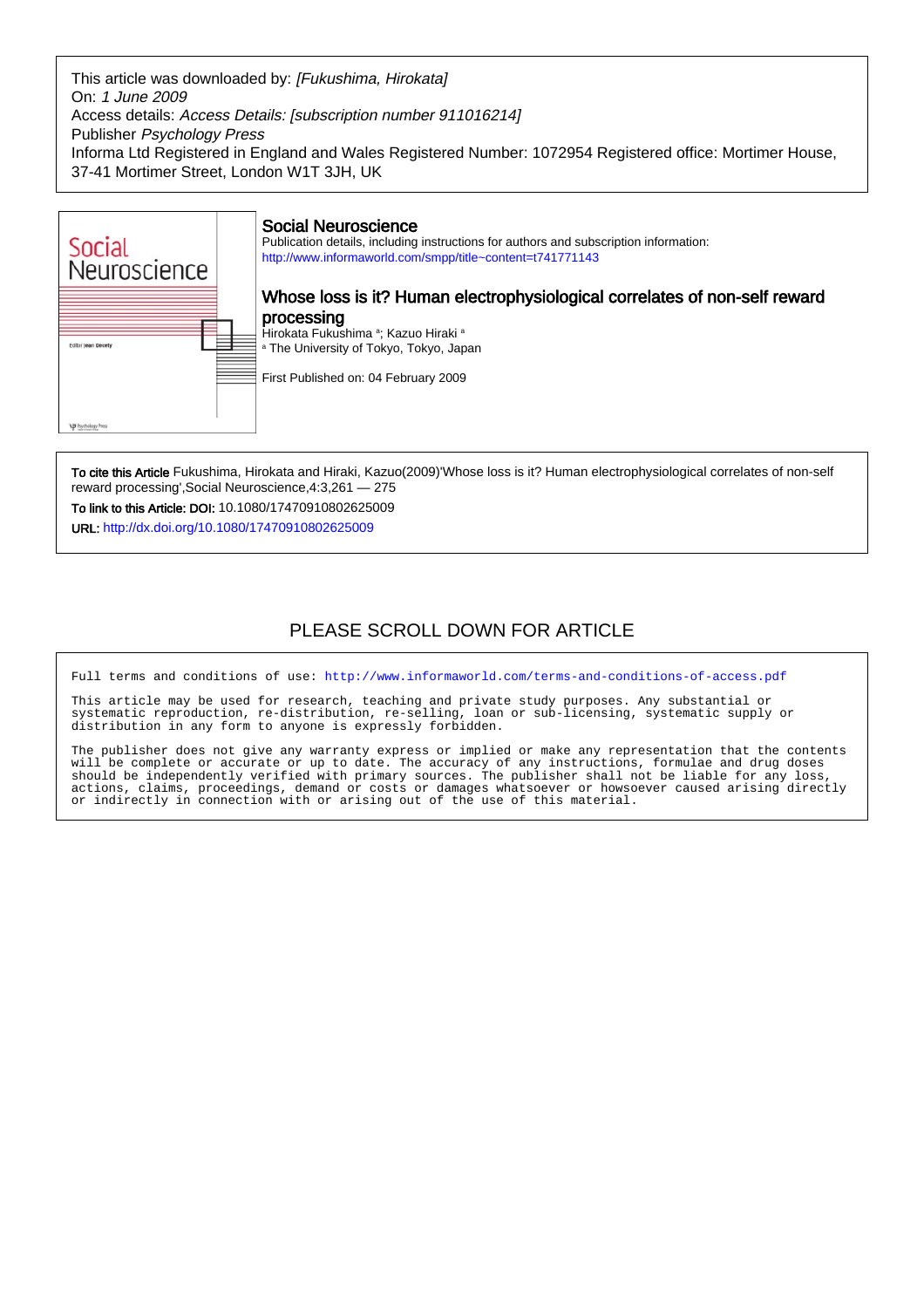# Whose loss is it? Human electrophysiological correlates of non-self reward processing

Hirokata Fukushima and Kazuo Hiraki

The University of Tokyo, Tokyo, Japan

To recognize whether another person's action results in a good or bad outcome is imperative for social learning, as well as for understanding the behavior of others in a broad context. Recent studies have reported that a scalp-surface event-related potential (ERP) called medial-frontal negativity (MFN), considered to be an index of negative reward processing, is generated when perceiving not only one's own losses, but also those of others. This suggests that the same neural mechanisms operate in monitoring one's own actions and in perceiving the consequences of the actions of others. To further elucidate the properties of this ''observational'' MFN, this study examined whether its amplitude differs with different observational targets. In a gambling task, participants observed the performances of non-self agents: a human friend and PC programs. The outcomes of the decisions of these agents were not associated with the participants' own benefits. ERP results showed that the MFN-like pattern was significantly elicited only when observing the outcomes of decisions made by human agents. Furthermore, self-reported measures of empathy were positively associated with the magnitude of the observational MFN. These findings suggest that the neural activity in non-self reward processing reflects a socioemotional state generated by the target of observation, as well as an empathetic trait of the individual.

**Keywords:** Empathy; Reward processing; Performance monitoring; Gambling task; Event-related potentials (ERPs).

# INTRODUCTION

This study was performed to examine the neural activity involved in perceiving the consequences of non-self behavior. In any given context, the consequences of our decisions are categorized as either a success or a failure in a teleological and affective sense. This categorical perception, often termed performance monitoring or behavior evaluation, is important to guide our daily behavior. Moreover, human behavior is developed and guided in social environments largely by observing the behavior of others. Thus, observing the consequences of other people's actions is imperative for understanding others, for social learning, and for organizing appropriate social behavior. However, investigations on the neurocognitive mechanisms underlying the monitoring of others' performances have been limited until recently.

Previously, investigating the mechanisms of behavioral monitoring was achieved by analyzing self-generated actions. In particular, the neural response to an unfavorable self action and its negative consequence has been intensively examined. Such neural processing is thought to be central in performance monitoring of motor execution, learning, and decision-making. Findings from neurophysiological studies in monkeys (see for example Gemba, Sasaki, & Brooks, 1986; Shima & Tanji, 1998) and functional neuroimaging studies in humans (see for example Carter et al., 1998; Kiehl, Liddle, & Hopfinger, 2000;

Correspondence should be addressed to: Hirokata Fukushima, Department of Psychology, Faculty of Letters, Keio University, 2-15-45 Mita, Minato-ku, Tokyo 108-8345, Japan. E-mail: fukush@flet.keio.ac.jp

<sup>© 2009</sup> Psychology Press, an imprint of the Taylor & Francis Group, an Informa business<br>s.com/socialneuroscience DOI:10.1080/17470910802625009 www.psypress.com/socialneuroscience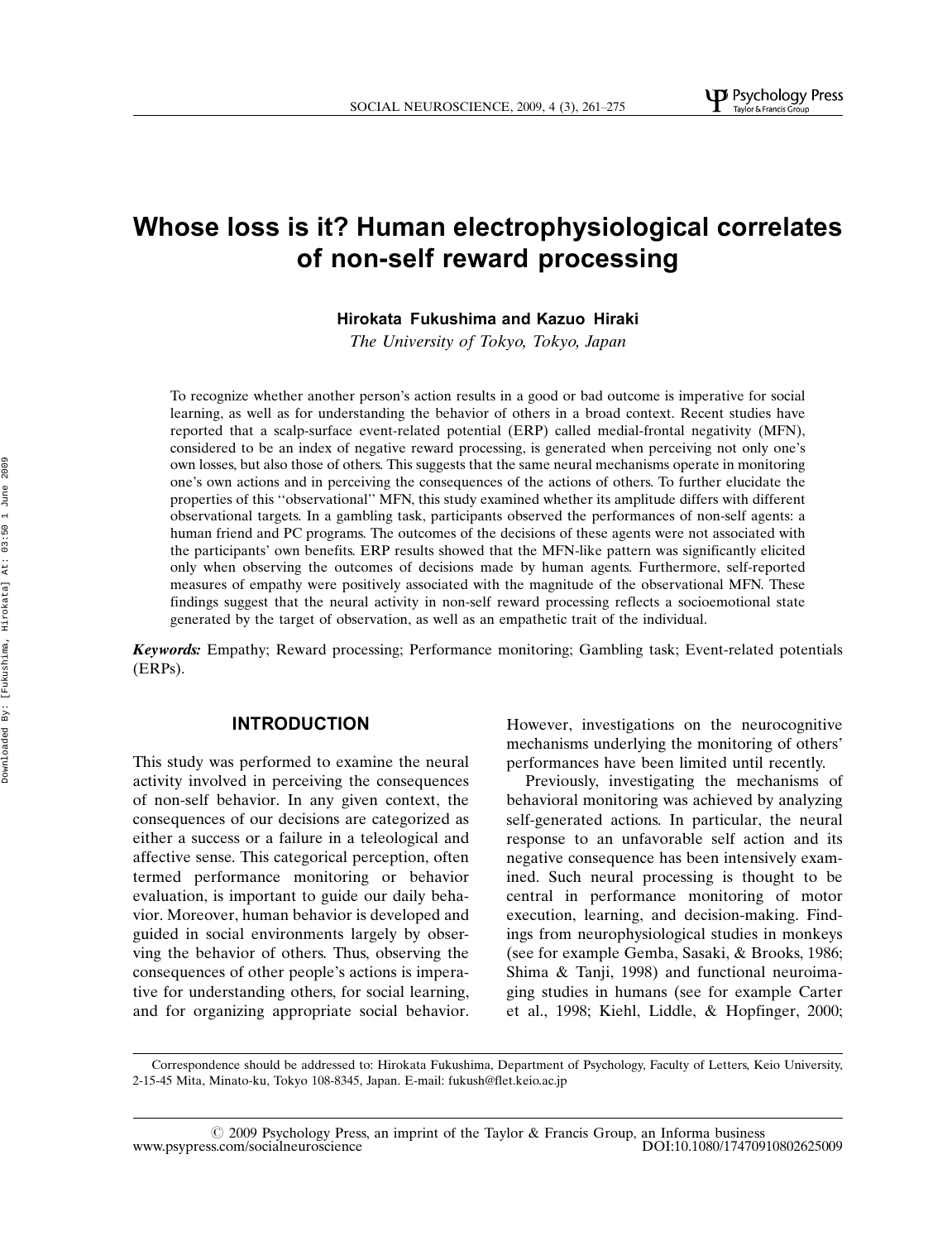Menon, Adleman, White, Glover, & Reiss, 2001; Ullsperger & Von Cramon, 2003) have strongly implicated the medial and lateral prefrontal areas in the detection of both execution error and negative reward to a self action. In parallel with these studies, investigation of event-related potentials (ERPs) using surface-scalp electroencephalography has revealed a particular pattern at the front-central scalp sites that is present at the moment of an incorrect motor response, or during perception of feedback stimuli informing the negative outcome of a preceding action (Falkenstein, Hohnsbein, Hoormann, & Blanke, 1990; Gehring, Coles, Meyer, & Donchin, 1990; Gehring & Willoughby, 2002a; Miltner, Braun, & Coles, 1997). Whether those ERP components that are differentially elicited (response-locked or feedback-locked) by various types of tasks (those featuring error, conflict, reward, or stimuli prediction) are identical has not been fully elucidated (for a debate on this issue, see for example Gehring & Willoughby, 2002b, 2004; Holroyd, Coles, & Nieuwenhuis, 2002; Nieuwenhuis, Yeung, Holroyd, Schurger, & Cohen, 2004b). Many studies have suggested that the source of such ERP components is the anterior cingulate cortex (ACC) (Garavan, Ross, Kaufman, & Stein, 2003; Gehring & Willoughby, 2002a; Luu, Tucker, Derryberry, Reed, & Poulsen, 2003; Miltner et al., 1997; Nieuwenhuis, Holroyd, Mol, & Coles, 2004a), and most researchers (often implicitly) consider these components to reflect an approximately identical function. In this paper, all these negative components related to performance monitoring are referred to as the medial-frontal negativity (MFN).

There are several functional models for the MFN; the most prevalent is based on a reinforcement learning (RL) theory (Holroyd & Coles, 2002; Nieuwenhuis et al., 2004a). It is known that mesencephalic dopaminergic neurons mediate reward prediction error, and this is thought to guide action selection by the ACC (Schultz, 1998). This phasic dopaminergic signal influences several cortical regions, including part of the ACC (Picard & Strick, 1996; Paus, 2001), either disinhibiting or inhibiting the apical dendrites of the neurons there. This processing evokes differential activity in response to favorable and unfavorable trials, which is manifested at the scalp as the MFN (Nieuwenhuis et al., 2004a). Based on this assumption, the RL-MFN theory predicts that the amplitude of the MFN is associated with the RL process (Holroyd & Coles, 2002). This prediction has been partly confirmed (Frank, Woroch, & Curran, 2005; Holroyd, Larsen, & Cohen, 2004; Holroyd, Nieuwenhuis, Yeung, & Cohen, 2003), although some reports have been contradictory (see for example Donkers, Nieuwenhuis, & van Boxtel, 2005; Yeung, Holroyd, & Cohen, 2005).

In parallel with the processing above, affective processing is often implicitly considered to be another important modulator of the MFN (Luu & Tucker, 2004; Yeung, 2004). This affective factor has been evidenced by two lines of research: motivational factors in subjects and affect-related personality traits. In the first line of research, the response-locked MFN (called the error-related negativity) is larger when accuracy is emphasized over speed (Gehring, Goss, Coles, Meyer, & Donchin, 1993), whereas the feedback-elicited MFN amplitude in a gambling task is larger after a participant experiences a larger loss (Gehring & Willoughby, 2002a; Masaki, Takeuchi, Gehring, Takasawa, & Yamazaki, 2006). It was also demonstrated that the MFN amplitude is correlated with participants' subjective ratings of interest in a gambling task (Yeung et al., 2005). This suggests motivational modulation to the MFN. Secondly, studies have shown that the amplitude of the MFN is greater in participants who score highly on psychological tests assessing negative affect (Hajcak, McDonald, & Simons, 2004; Luu, Collins, & Tucker, 2000; Yasuda, Sato, Miyawaki, Kumano, & Kuboki, 2004), anxiety (Hajcak, McDonald, & Simons, 2003), and obsessive-compulsive disorders (Gehring, Himle, & Nisenson, 2000; Hajcak & Simons, 2002; Johannes et al., 2001; Santesso, Segalowitz, & Schmidt, 2006). These reports suggest that the MFN reflects not only the cognitive processing of performance monitoring, but also affective processing.

Building on this knowledge of the mechanisms underlying self-performance monitoring, two studies investigated whether the ERP component involved in performance monitoring is also present when individuals observe errors committed by others, and not just their own (Miltner, Brauer, Hecht, Trippe, & Coles, 2004; van Schie, Mars, Coles, & Bekkering, 2004). Miltner et al. (2004) used a four-choice reaction time task on a PC monitor. Although the participants performed all tasks by themselves, they also observed a virtual player perform the same tasks. The results showed that the participants (observers) had a negative ERP deflection in response to feedback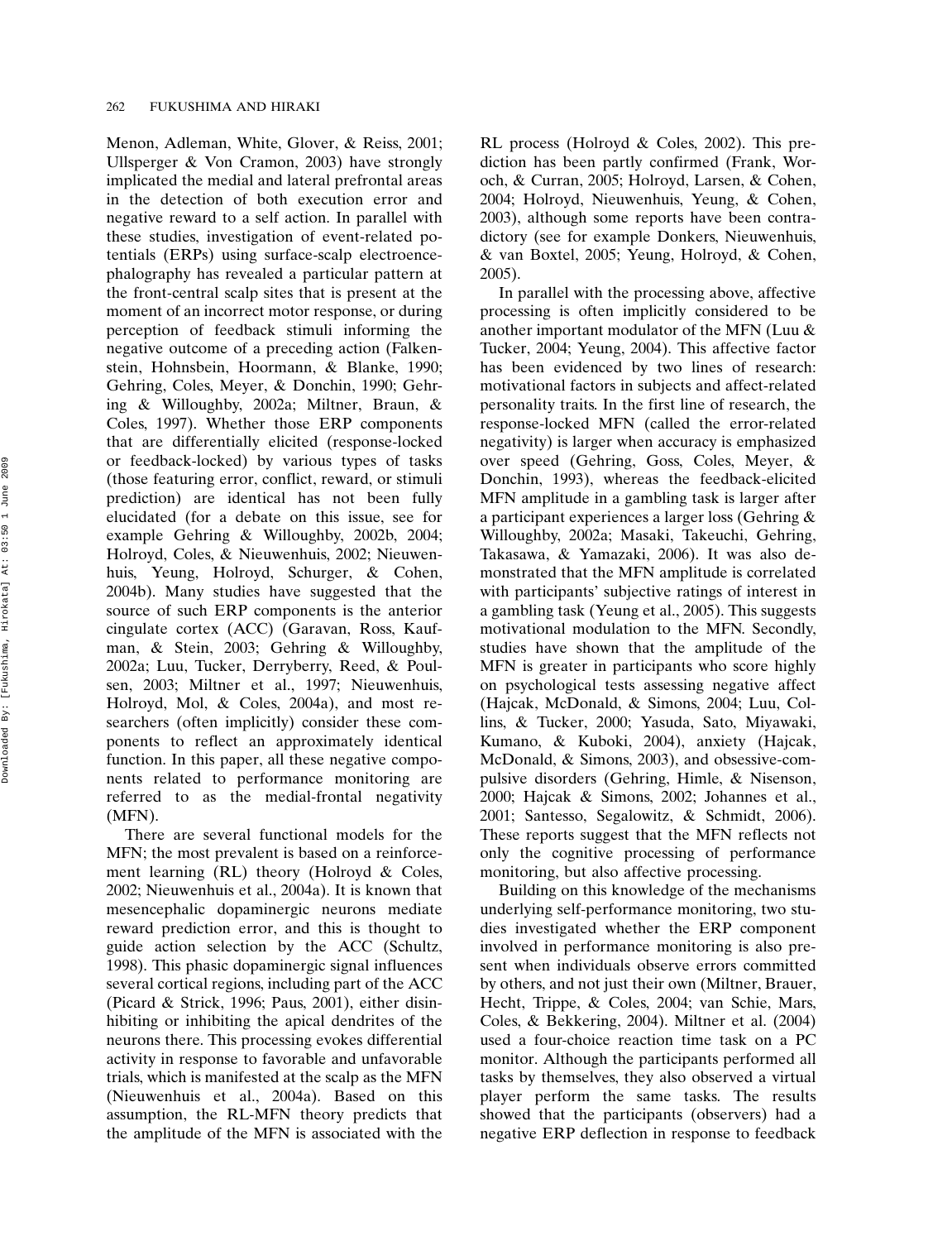stimuli derived from non-self performances that was similar to the MFN in terms of latency and scalp distribution. Similarly, van Schie et al. (2004) examined the ERP responses of subjects observing both erroneous and correct leverpressings by a human model. They showed that a negative potential was elicited upon seeing an inappropriate motor execution performed by someone else, and that such potentials had a similar distribution to those evoked by selferrors. These two reports showed that the ACC is the likely source of these negative components, similar to the MFN for self-performance. Therefore, these reports consider the MFN-like components in the observation of non-self performances to be homologues of the MFN observed during monitoring of self-performance (Miltner et al., 2004; van Schie et al., 2004). In other words, the mechanism of monitoring is probably the same for self and non-self performance. Below, we refer to the MFN component generated by observation of non-self performance as 'o-MFN', meaning other- or observation-MFN. Since these initial reports, a couple of studies have further examined the o-MFN. These have shown that the processing of a negative reward to another person in a simple gambling task also elicits the o-MFN (Fukushima & Hiraki, 2006; Hewig et al., 2008; Itagaki & Katayama, 2008; Yu & Zhou, 2006).

Most previous reports on the o-MFN interpret it as a form of observational learning reflecting the RL process (Hewig et al., 2008; Itagaki & Katayama, 2008; Miltner et al., 2004; van Schie et al., 2004; Yu & Zhou, 2006). By contrast, we previously demonstrated that the o-MFN is possibly associated with another aspect of mental processing oriented to the target of observation (Fukushima & Hiraki, 2006). The putative factor under the modulation of the o-MFN was empathy, the phenomenon and function of sharing the affective experiences of others. This previous study employed a ''competitive'' two-person gambling task, in which two players alternately performed a task, and the rewards for each player were directly inverse; each player's gain meant the other's loss. We examined whether the o-MFN was elicited in such a contradictive context. As a result, a large variation in ERPs between individuals was found for the latency of the MFN component. There was a significant gender difference: Most females showed the o-MFN, whereas most males did not, or they showed polarity inversion of the o-MFN.

Furthermore, the amplitude of the o-MFN correlated linearly with the participants' subjective ratings concerning their affective feelings on the other's outcomes, as well as their scores of Empathy Quotient (EQ), a trait measurement known to be sensitive to gender differences (Baron-Cohen & Wheelwright, 2004). We interpreted this data as suggesting a possible association between the MFN and social and affective processing, particularly empathy.

In the current study, we aimed to support the finding of our previous report that the o-MFN is associated with the degree of empathetic processing. To this end, we set different types of non-self agents: a human player and computer-generated players. Specifically, we investigated whether differences in the o-MFN depend on observational targets. In social cognitive neuroscience, this ''human vs. machine'' comparison is often utilized to examine the effect of one's counterpart in social interactions (see for example Gallagher, Jack, Roepstorff, & Frith, 2002; Gazzola, Rizzolatti, Wicker, & Keysers, 2007; McCabe, Houser, Ryan, Smith, & Trouard, 2001; Rilling, Sanfey, Aronson, Nystrom, & Cohen, 2004; Tai, Scherfler, Brooks, Sawamoto, & Castiello, 2004). In the present study we assumed that a difference in an observational target could manipulate an observer's internal state and attitude toward non-self performance, and that this would be reflected in the amplitude of the o-MFN. While our previous study examined a situation where the rewards of players were competitively engaged (Fukushima & Hiraki, 2006), the current study set rewards among players independently; that is, there was no association between an observer and the observed agents. This was done to remove any possible effects of self-benefit on the o-MFN. Therefore, any difference in the amplitude of the o-MFN could be interpreted as being caused by a difference in socio-motivational processing.

In addition to examining intra-individual modulation of the o-MFN in terms of difference of target, this study also examined an interindividual difference: the possible association between the MFN and participants' traits concerning empathy. We utilized two sets of selfreport questionnaires. One was the Interpersonal Reactivity Index (IRI; Davis, 1983), one of the most popular scales for empathy studies in social neuroscience (see for example Gazzola, Aziz-Zaadeh, & Keysers, 2006; Jackson, Meltzoff, & Decety, 2005; Lawrence et al., 2006; Singer at al., 2004, 2006). The other set was the EQ, developed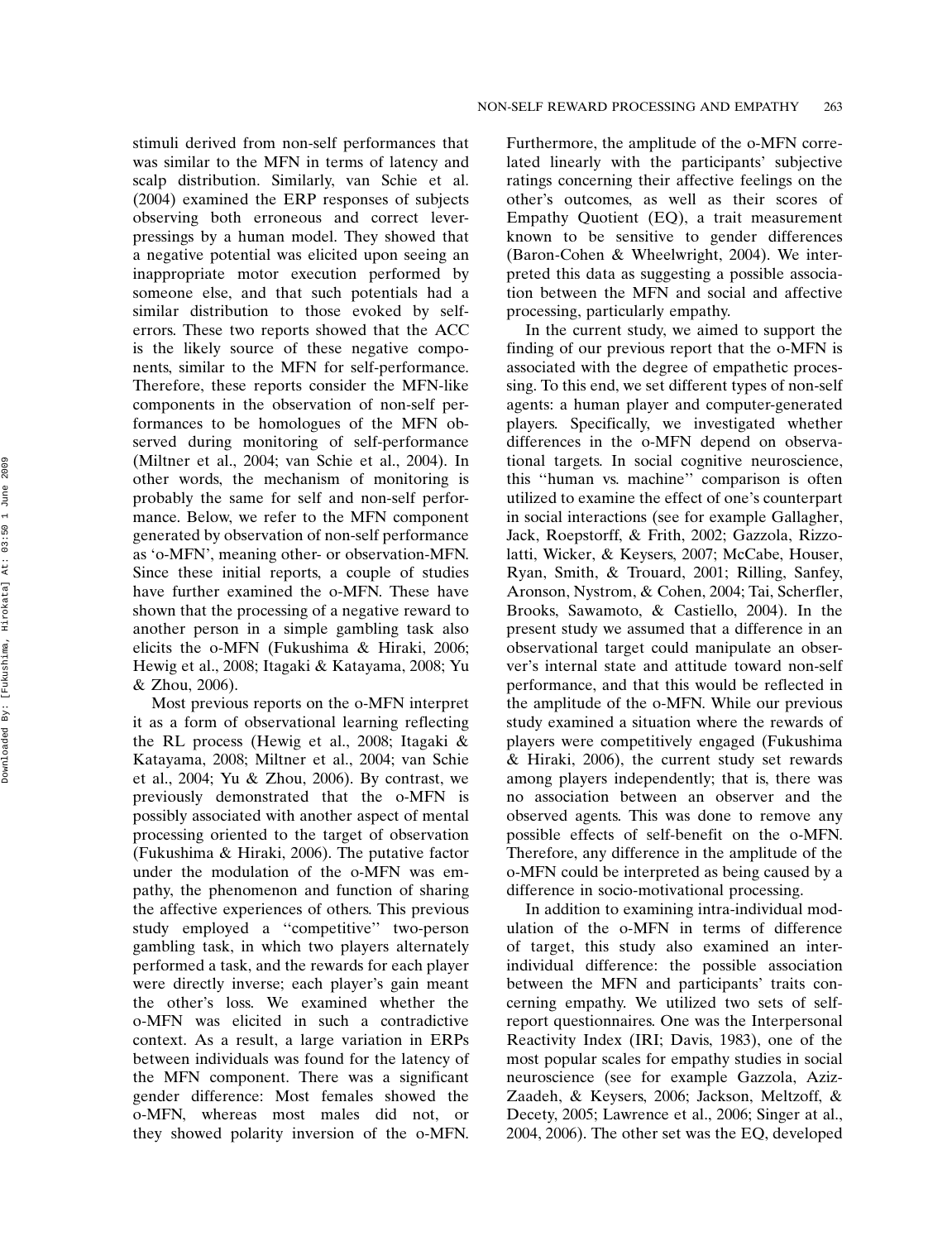by Baron-Cohen and colleagues (Baron-Cohen & Wheelwright, 2004). Both the IRI and EQ scales are categorized into several subscales corresponding to different aspects (for example, cognitive or emotional aspects) of empathy (Davis, 1983; Lawrence, Shaw, Baker, Baron-Cohen, & David, 2004; Muncer & Ling, 2006). Thus, it was expected that a possible correlation between the MFN amplitude and these measurements would further contribute to the elucidation of the nature of individual differences in non-self performance monitoring.

In summary, this study aimed to further elucidate the properties of the o-MFN and examine a possible association with the empathetic nature of the individual. We examined whethr the amplitude of the o-MFN is different in responses to different observational targets, and the association between this difference and the measured personality trait.

#### METHODS

# **Participants**

Gender-matched friend pairs were recruited from local Japanese universities. Twenty-three pairs (13 male and 10 female pairs, aged 18–32 years, mean 19.5) of healthy, right-handed Japanese undergraduate and graduate students participated in the experiment. Handedness was assessed using an abridged version of the Edinburgh Inventory (Oldfield, 1971). Participants were paid approximately 2000 yen, with additions or subtractions depending on the scores on the gambling task. Written informed consent was obtained from each participant before the experiment. The ethics committee of The University of Tokyo approved this study.

#### Apparatus and procedures

The methodology was based on our earlier study (Fukushima & Hiraki, 2006). In an electrically shielded room, each participant pair was seated  $\sim$ 1 m in front of a 14-inch CRT display, and  $\sim$  0.8 m apart from each other (Figure 1A). Each participant held a response box, on which there were two buttons to select the left and right ''cards'' in the display. They were instructed to use the left hand to press the left button (left card), and the right hand for the right button (right card). The task sequence (shown in Figure 1B) was based on that of Gehring and Willoughby (2002a). Two possible betting cards, in denominations of 5 yen and 25 yen, were displayed (each card was  $6.5^{\circ}$  high,  $7.5^{\circ}$  wide, and each printed number was  $2^{\circ}$  high), and a player selected one of them. Approximately 1 s (uniformly varied from 800 to 1200 ms) after the choice, the color of the selected card changed to cyan or magenta. One color indicated a gain for the player, while the other indicated a loss; this was assigned randomly across participant pairs.

The task included four ''players'': two human participants and two computer-generated players. Each of the four players performed 20 consecutive trials in turn, then one agent played 20 trials successively, then another agent played 20 trials (Figure 2). Because there were four players, this experiment contained four trial types for each human participant: a self-performance trial and three observation trials in which he or she observed three kinds of non-self agent performance (a human counterpart and two types of computer-generated counterparts). The participants were given two instructions for each task: (1) ''maximize your individual outcome using any strategy''; and (2) ''pay as much attention to the other players' performances and outcomes as you do to your own.'' The choices of PC programs were set to be random. The probability of gain/ loss for each of the four players was 50%.

Each human player was paired with one of the two computer-generated players and took turns playing in an experimental block. Each of the four players was assigned a letter with which to display their turns and scores. Human participants were assigned "A" or "X" randomly, and the computer-generated players were labeled ''B'' or ''Y'' (Figure 2A). The whole recording session consisted of four blocks, in which two blocks were performed by the A (human) and B (computer) pair and the other two by the X (human) and Y (computer) pair. The aim of this design was to ensure there were periods where the human players could participate as a stable observer, and not always as a next or former player. During the blocks for the  $A-B$  pair, player X could concentrate on observing the performances of A and B without having to immediately prepare for or reflect on their own performance. During the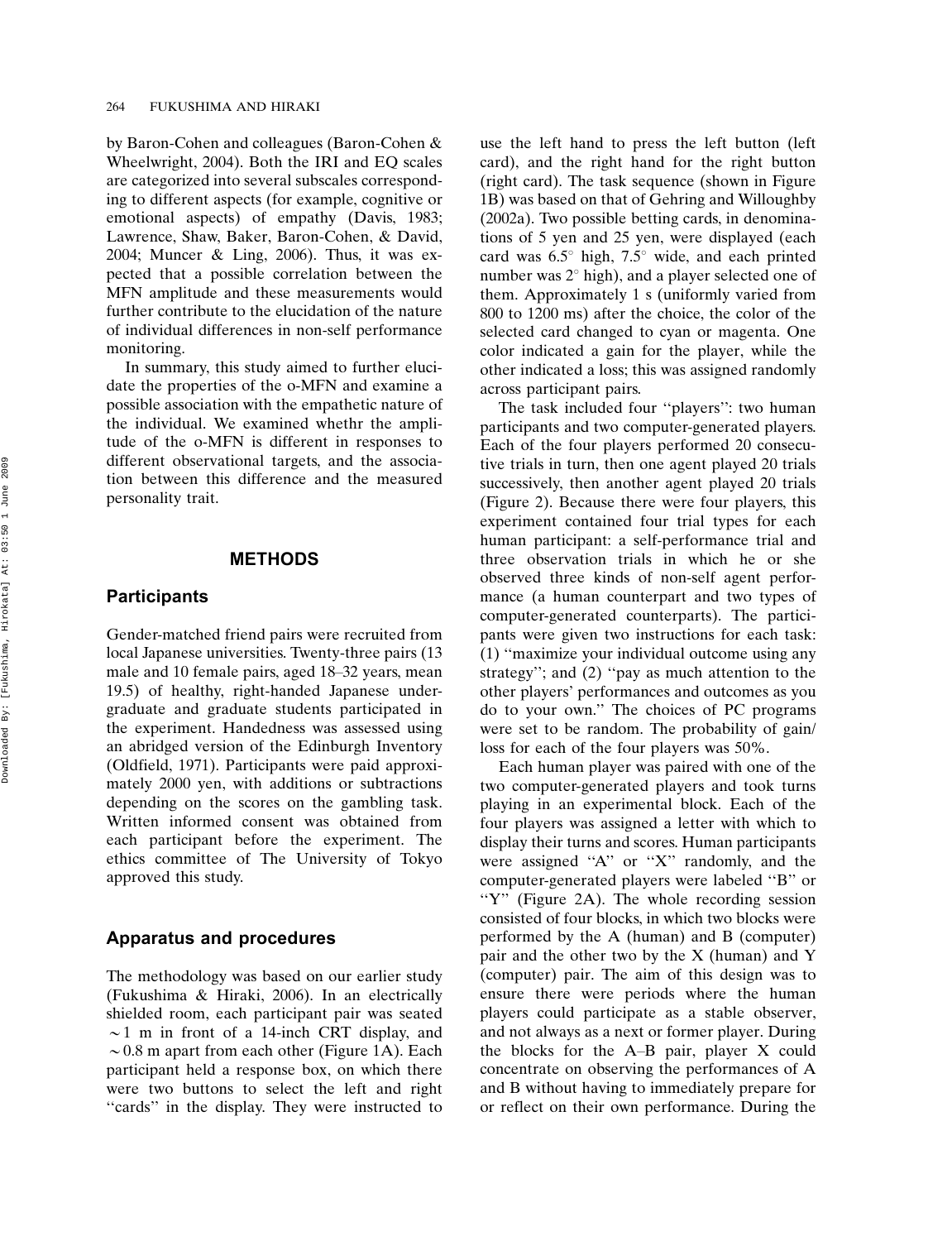

Figure 1. Experimental setup  $(A)$  and task sequence  $(B)$  of the experiment.  $(A)$  Two players sat in front of a display and played a game. EEG recordings were taken from both players. (B) In each trial, 5 yen or 25 yen betting cards were displayed and the performer selected one of the cards (the example illustrates the selection of a 5 yen card). After choosing, the selected card changed into one of two colors, either cyan or magenta. In this example, cyan indicated a gain, while magenta indicated a loss for the performer.

 $X-Y$  blocks, conversely, player A was able to simply observe. Using two types of computergenerated players would also enable us to examine any possible effect of temporal proximity with self-performance, by comparing neural activity between human-human and human-computer parings.

After each turn of 20 trials, the scores of each player were displayed to help maintain motivation (Figure 2B). A short rest period was then inserted during which the display informed the players who was next, namely, ''A's turn'' or ''Y's turn.'' This display disappeared to start the next 20 trials at the press of a button by one of the human players (that is, the players controlled the lengths of the rests). The actual trials were preceded by 10 practice trials for each human player. An interval of 3–5 min was inserted between blocks. The first and second blocks were initiated by human players; the third and fourth blocks were initiated by the computergenerated players. When the second and fourth blocks ended, participants filled out questionnaires, which are described later in this section. The entire experimental session consisted of 640 trials and lasted for 70–90 min.

For the subsequent data analysis, the measurements corresponding to the four players were labeled as follows: Self-performance was labeled "self," the human partner was "human," the computer-generated player who partnered the participant in a task block was ''PC1,'' and the other computer-generated player (that is, the other participant's partner) was ''PC2.''

# EEG recording

Each participant's EEG was recorded from 65 electrodes with a Geodesic Sensor Net (Tucker, 1993), sampled at 250 Hz with a 0.1- to 100-Hz band-pass filter. All recordings were initially referenced to the vertex and later digitally rereferenced to the averaged mastoid's reference. In the offline analysis, a 30-Hz low-pass filter was reapplied. All data were segmented into 1024-ms epochs, including a 200-ms prestimulus baseline period, based on time markers for the onset of the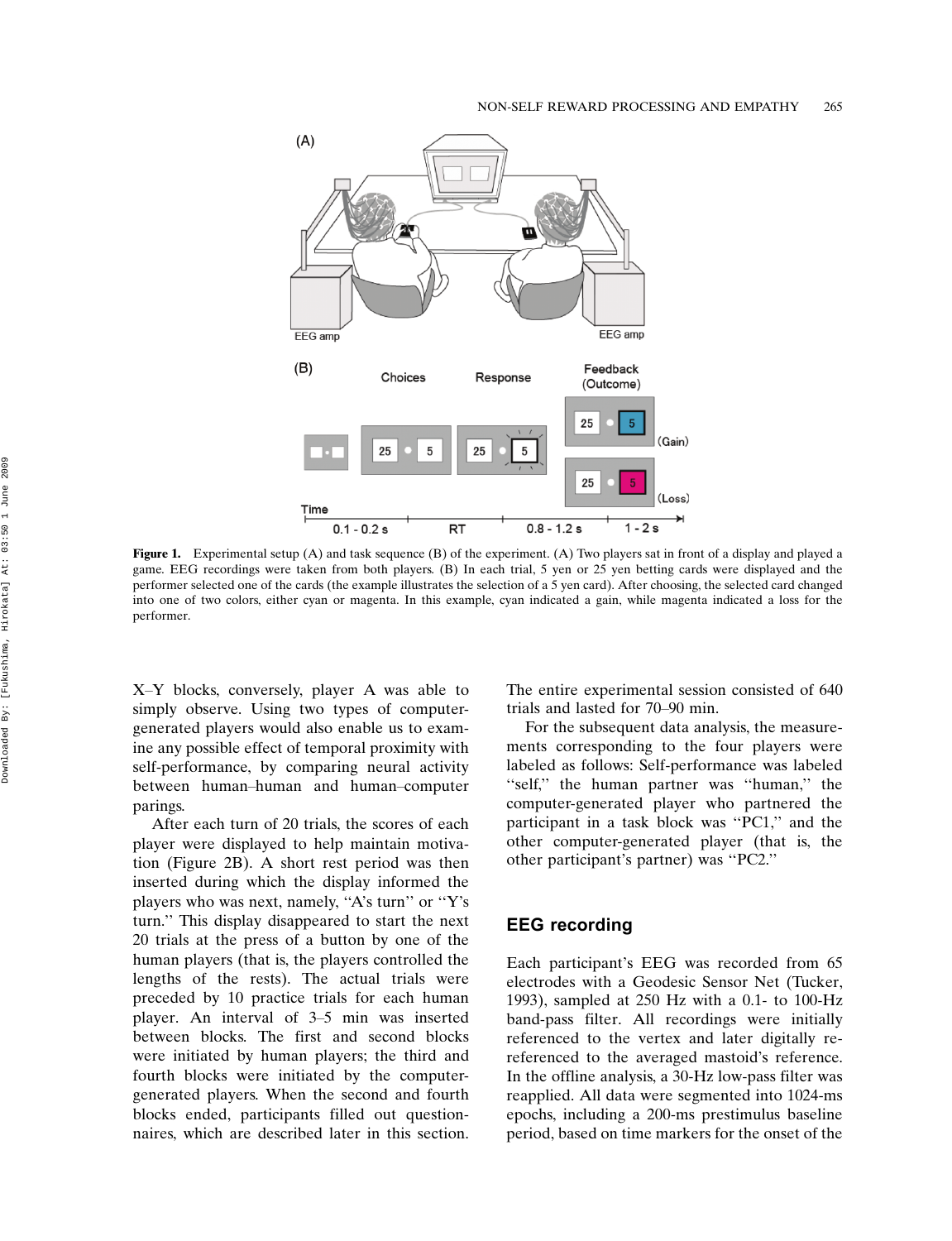

Figure 2. Procedural illustrations. (A) Assignment of player names and schematic of the hierarchical block design (left). The entire procedure consisted of four blocks (right). In each block, two assigned players performed 20 consecutive trials in turn. (B) Visual display during the rest period and at the end of the 20-trial unit. This illustrates the first and third blocks performed by players "A" and "B". In the second and fourth blocks, it displayed the turn and scores for players "X" and "Y".

feedback stimuli. Only segments less than  $\pm 100$  $\mu$ V in each channel were analyzed and baselinecorrected.

# Calculation of the ERPs

The data from one male participant was rejected during the subsequent analysis due to an insufficient number of artifact-free segments. Thus, the data from 45 participants (20 females) was used. The ERPs were calculated from EEG segments and time-locked to each type of feedback stimulus (gain or loss by each player).

#### Medial-frontal negativity

The MFN was defined as the negative component of the difference waveform between loss and gain for each player. The electrode site and time window for quantifying the MFNs for each subject were based on grand-averaged waveforms across subjects. On the grand-averaged data, the MFNs showed maximal amplitude at the FCz site, with peak latencies for each player shown in Table 1. Then, the mean amplitudes of the 40-ms time windows centered over these peak latencies were calculated for both the gain and loss of each agent at the FCz site. Although we considered the

| <b>TABLE 1</b><br>Area–mean amplitude and peak latency of each MFN |            |                    |                    |                   |                   |  |  |  |
|--------------------------------------------------------------------|------------|--------------------|--------------------|-------------------|-------------------|--|--|--|
|                                                                    |            | Self               | Human              | PC1               | PC <sub>2</sub>   |  |  |  |
| Amplitude $(\mu V)$                                                | mean<br>SD | $-3.287*$<br>3.890 | $-1.252*$<br>2.462 | $-0.608$<br>2.407 | $-0.353$<br>1.853 |  |  |  |
| Latency (msec)                                                     | mean       | 256                | 236                | 220               | 228               |  |  |  |

Note:  $* p < .05$ .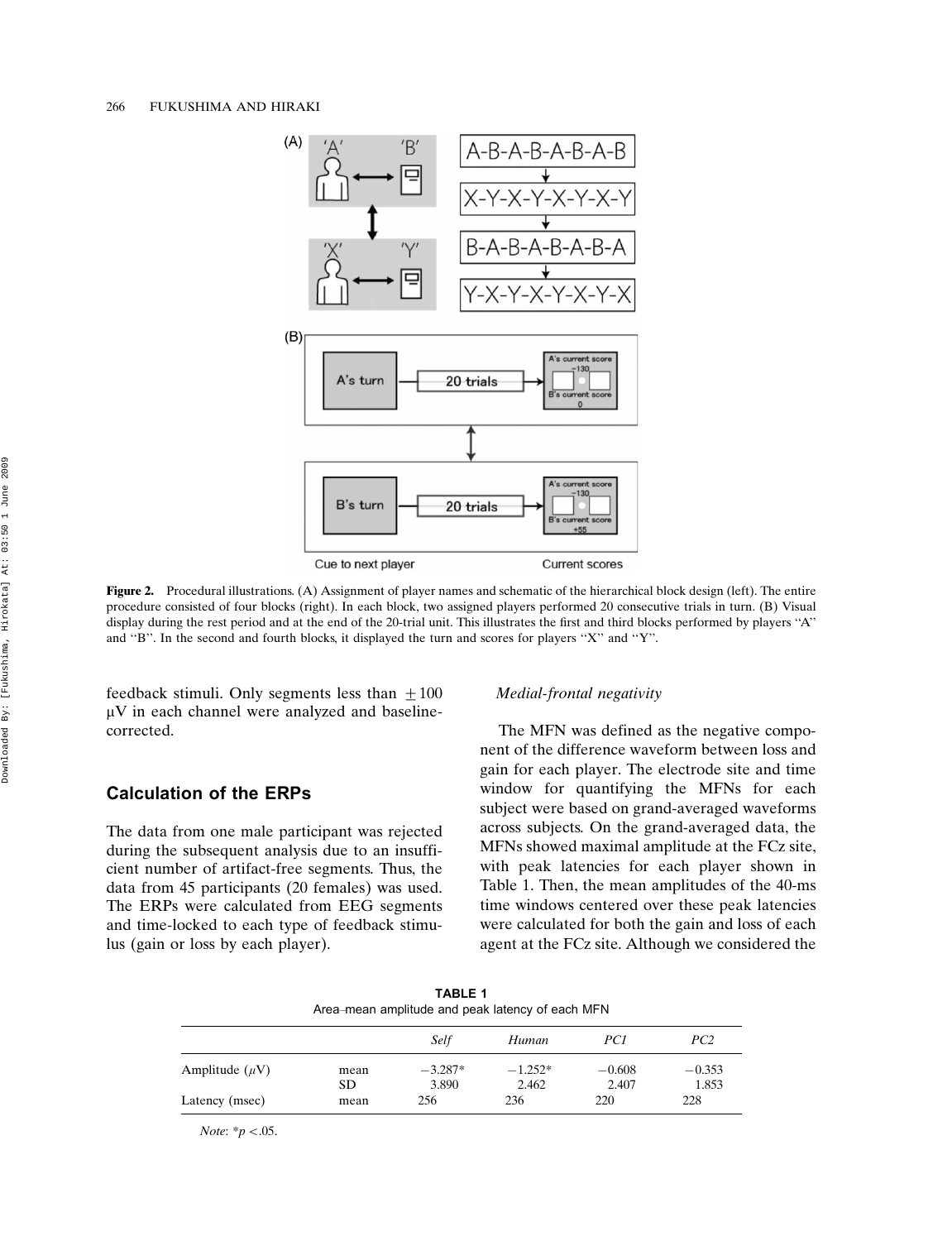MFN to be the negative component of the difference waveform for loss minus gain, the statistics described below dealt with ERPs of gain and loss trials separately to test the significance of MFN generation.

#### P300

The amplitude of the P300 component was determined as the most positive peak in the waveform at electrode location Cz, where the P300 showed maximal amplitude, in the period 200–600 ms post stimulus onset, after 4-Hz lowpass filtering (Yeung & Sanfey, 2004). The amplitudes were calculated for the gain and loss trials separately, and averaged between the gain and loss trials for each player.

Repeated-measures ANOVA analyzed the ERP components with two within-subject factors (outcome (gain/loss) and agent (self/human/PC1/ PC2)) and one between-subject factor of gender (female/male). Greenhouse-Geisser epsilon correction of degrees of freedom for non-sphericity was applied where appropriate (Jennings & Wood, 1976).

#### Questionnaires

The task-related psychological states of the participants as well as their task-independent traits were measured using paper questionnaires.

#### Psychological state measurements

The participants rated their subjective states during the task concerning the task and players. The contents of the questionnaires were as follows.

- 1. Motivation: ''How strongly did you feel 'I want to get money, or win the game'?''
- 2. Interest: ''How much were you interested in the game (or that of the other participant, computer-generated player PC1, or computer-generated player PC2)?''
- 3. Attention to self (or non-self) outcomes: ''How much attention did you pay to the outcome of your choice (or to that of the other participant, computer-generated player PC1, or computer-generated player PC2)?''
- 4. Affect toward the gain (loss) of each player: ''How good (bad) did you feel that your

choice (or that of the other participant, computer-generated player PC1, or computer-generated player PC2) resulted in a gain (loss)?''

- 5. Intimacy: ''How much intimacy did you feel toward the other agents?'' (rate for each of the three non-self players)
- 6. Personalization: ''How did you feel or attribute intentionality toward the other agents?'' (rate for each of the three nonself players)
- 7. Familiarity with the other human participant: ''How much do you think you know about him/her?''
- 8. Period of acquaintance with the other participant: ''How long ago did you first meet him/her?''

Regarding questions 2, 3, and 4, the participants rated each of the four players (self, human, PC1, and PC2). Regarding questions 5 and 6, they rated the three non-self players. Regarding questions 7 and 8, they rated the human player (the other participant).

Scores were rated on a 13-point scale (0 to 12). Scores 0 and 12 were labeled ''not at all'' and ''very much,'' respectively. For question 4 (''Affect''), 0 was labeled ''very bad/sad'' and 12 ''very good/happy''. For each agent, the affect scores were rated for gain and loss independently, and were calculated as a difference score of gain minus loss. They rated the first half of the session during the half-time rest period, and the second half after the whole session ended.

## Trait measurements

Two sets of trait questionnaires were administered: Japanese versions of Interpersonal Reactivity Index (IRI; Davis, 1983), Empathetic, Systemizing, and Autistic Quotient (EQ, SQ, and AQ, respectively: Baron-Cohen, Richler, Bisarya, Gurunathan, & Wheelwright, 2003; Baron-Cohen & Wheelwright, 2004; Baron-Cohen, Wheelwright, Skinner, Martin, & Clubley, 2001). The IRI scale includes four subscales that measure ''perspective taking,'' which represents a cognitive aspect of empathy; ''empathetic concern,'' which reflects the capacity of the respondent for warm, concerned, compassionate feelings for others; ''fantasy'', which measures a tendency to identify with fictional characters; and ''personal distress'', which shows a tendency to make a selforiented negative response to other's negative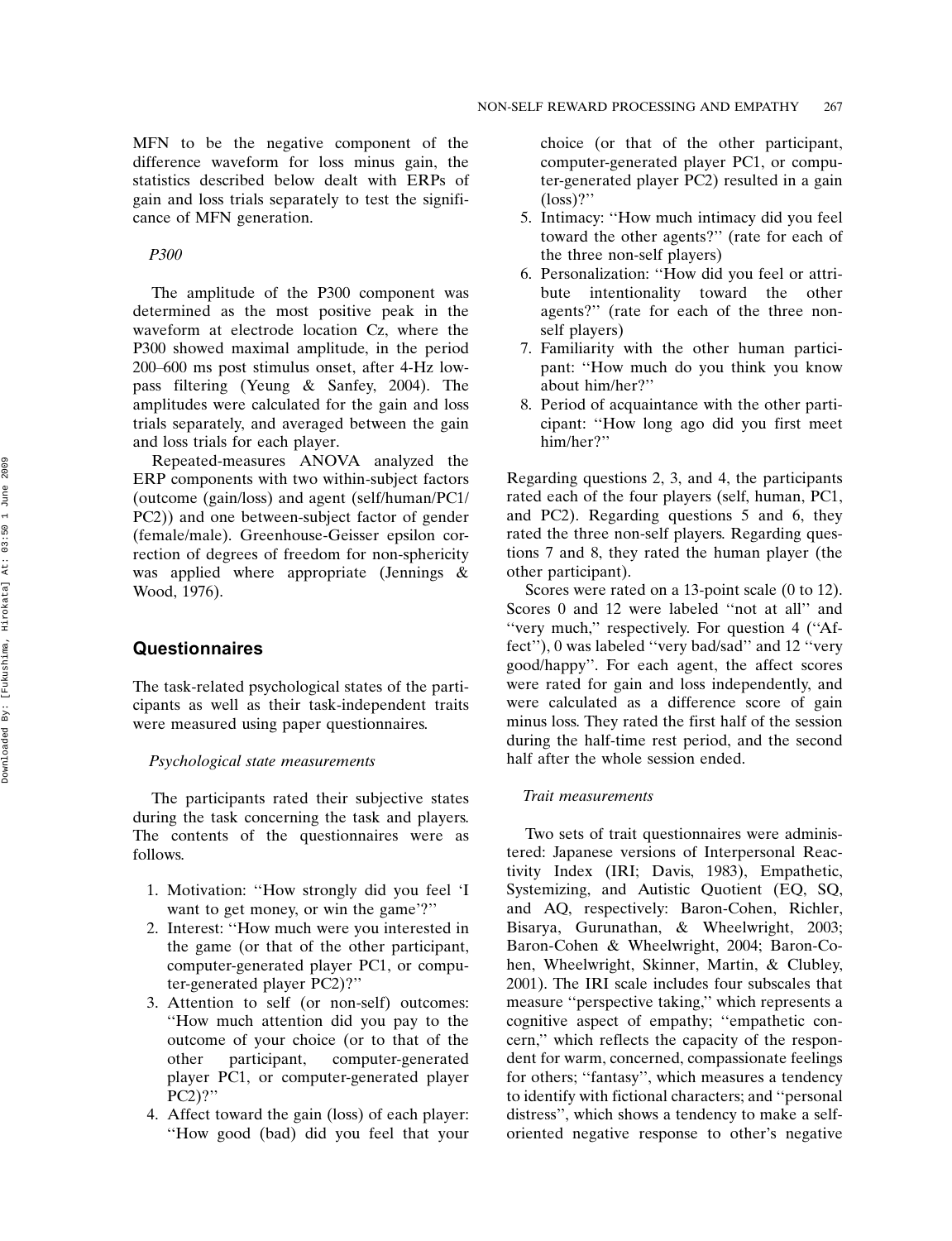|                        |        |         | Non-self |                 |
|------------------------|--------|---------|----------|-----------------|
|                        | Self   | Human   | PC1      | PC <sub>2</sub> |
| Total monetary outcome | $-.03$ | $-.02$  | .00      | .00             |
| Attention              | $-.09$ | $-.14$  | .04      | $-.13$          |
| Affect                 | $-.11$ | $-.12$  | .17      | $-.08$          |
| Interest               | $-.16$ | .05     | $-.08$   | $-.11$          |
| Personalization        |        | $-.39*$ | $-.15$   | $-.25$          |
| Intimacy               |        | $-.10$  | $-.36*$  | $-.06$          |
| Familiarity            |        | .13     |          |                 |
| Period of acquaintance |        | $-.20$  |          |                 |

TABLE<sub>2</sub> Correlations between the MFN amplitudes and task-related state measurements

Note:  $*_{p}$  < 05.

experiences. The EQ was tested with its three subscales, as well as the total EQ score. EQ subscales measure "cognitive empathy," "emotional reactivity,'' and ''social skills'' (Muncer & Ling, 2006). SQ and AQ were additionally recorded to see if non-social (SQ) and autistic (AQ) traits were related to non-self performance and reward monitoring. Participants filled out the trait questionnaires during the period of EEG preparation, during the rest period mid-session, and after the EEG recording session had ended.

#### RESULTS

#### Behavioral and psychological data

The probability of gain/loss was made equal across all players to rule out potential confounding influences of the differential gain-loss probability. There was no association between the MFN amplitudes and monetary outcomes (Table 2).

Figure 3 represents the averaged scores of each task-related questionnaire (state measurement) for self and non-self agents. The scores for all items varied significantly among the non-self agents (human, PC1, and PC2), indicating that the participants observed the performances of those players with different mental states or attributions in several aspects.

#### ERP results

Grand-averaged ERPs for gain and loss and difference waves between the loss and gain of each agent are illustrated in Figure 4. For each agent, there was a visually discernible differentiation between loss and gain, indicating generation of the MFN (see also Figure 5). This was confirmed as a main effect of Outcome (gain/ loss),  $F(1, 43) = 34.81$ ,  $p < .0001$ , by the ANOVA. Importantly, the ANOVA showed that the interactions of Outcome  $\times$  Agent,  $F(2.1, 90.8) = 10.92$ ,  $p < .0001$ , which indicates the magnitude of the gain-loss differentiations (that is, the amplitudes of MFN), were not the same across agent types. The large effect of Agent,  $F(1.9, 80.5) = 105.82$ ,  $p < .0001$ , reflects the fact that the general difference in P300 amplitudes among agent types was overlaid in the time window of the MFN (Yeung & Sanfey, 2004; Yeung et al., 2005).

To further clarify the nature of the o-MFN, the ANOVA was reapplied to the data from observation trials (that is, human, PC1, and PC2). During observation of the non-self agents, the main effect of outcome was still strong,  $F(1, 43) = 8.18$ ,  $p =$ .0065, indicating the significance of the o-MFN in this experiment. The main hypothesis of this



Figure 3. Scores on the state measurements averaged across all participants. Averaged scores of all participants' subjective ratings on attention, affect, interest, personalization, and intimacy felt toward each type of agent are shown. See the text for the details of each item. Error bars indicate SE.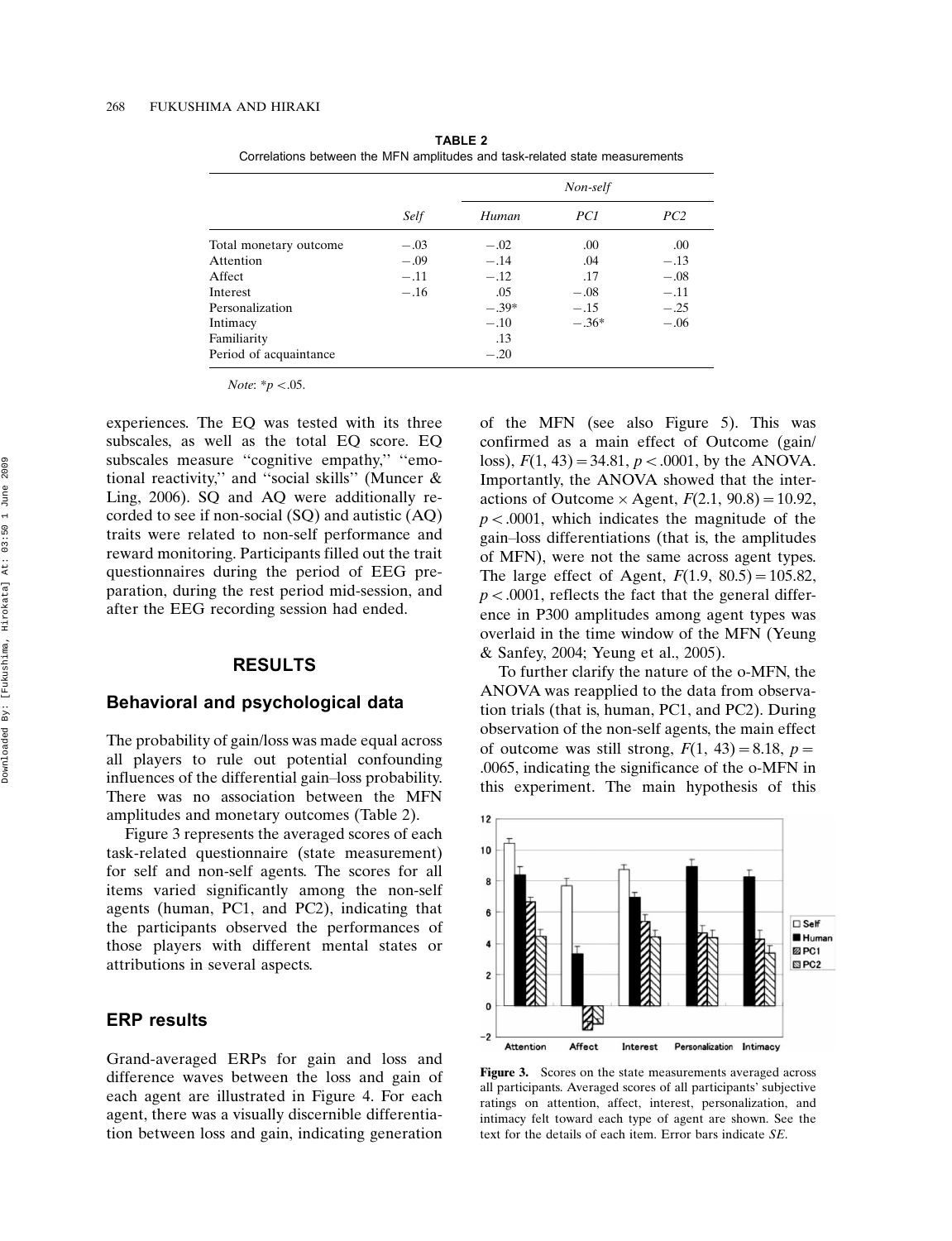

Figure 4. ERP responses to feedback for each agent. Grand-averaged waveforms and the difference waveforms at FCz are shown, time-locked to the feedback stimuli. The waveforms were bandpass-filtered at 1–12 Hz for illustration purposes. Scalp distributions of the difference wave (MFN) at peak latencies are shown viewed from the top with the nose pointing upward.

study was that the o-MFN changes in response to different targets. The interaction of Outcome  $\times$ Agent provides evidence for this hypothesis, although the statistics did not reach significance,  $F(1.9, 80.6) = 2.42$ ,  $p = .098$ . Additionally, the significance of each MFN was individually tested. The MFNs evoked in self and human trials were significant, while the components evoked by the PC players were not (Table 1).

We tested the correlation between amplitude modulations of the MFN and P300 among different agent types to examine the possibility that the MFN modulation shown above was due to the variation of P300 among agent types. Following the analysis of Yeung et al. (2005), the difference in ERP amplitudes between agent types was calculated for both the MFN and the P300, and



Figure 5. Mean amplitude (area mean with 40-ms window) of each MFN, averaged across participants. Error bars indicate SE.  $\uparrow p < 1, **p < 0.01$ .

the correlation of the differences between the two components was tested. We did this test on two kinds of pairing: self vs. PC1, which corresponded to the pair in the self-performance block; and human vs. PC2, which was the pair in the observational block. The test showed no significant correlation in either pair, indicating that modulation of the o-MFN amplitude across observational targets was somewhat independent of the P300 components.

# Correlation between MFNs and psychological measurements

#### State scores

Table 2 depicts the Pearson's correlation coefficients between each MFN and the participants' subjective ratings in the post-task questionnaires. The amplitude of the MFN in the self trials had no significant association with the state scores. For the o-MFNs, two correlations were detected: in the human trials, the MFN amplitude correlated with "personalization"  $(r = -.39, p = .02)$ . The amplitude in the PC1 trials correlated with "intimacy"  $(r = -.36, p = .03)$ . No correlation was detected in the PC2 trials.

#### Trait scores

Correlation with the trait scores was tested for the MFNs of each target (Table 3 and Figure 6). Regarding the MFN for self, a marginally significant correlation was found with the ''perspective taking" subscale of the IRI ( $r = .29$ ,  $p =$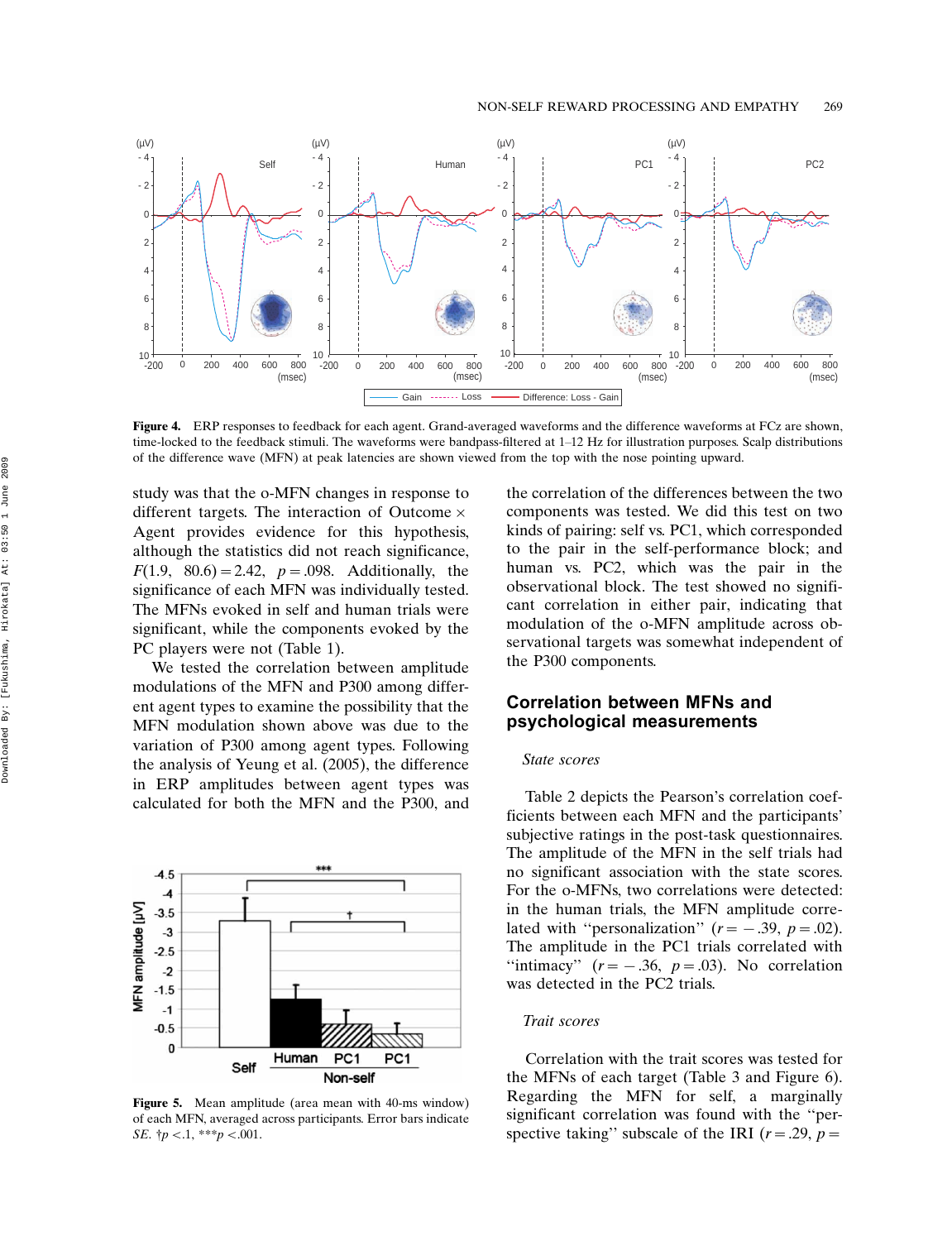Correlation between trait measurements and non-self MFN (to Human) (a) Interpersonal Reactivity Index



Figure 6. Scatter plot between the MFN amplitude (y-axis) in the human trials and the scores of empathetic measures  $(x$ -axis). Data from the male group is plotted in blue diamonds, while that from the female group is shown in red circles. The blue and red lines represent the best linear fit for each gender group, but correlation coefficients (r-values) in each panel were calculated from the total participant data. Note that the MFN is a negative potential, and thus, vertical axes indicating the MFN amplitude are increasingly negative going up. A negative correlation coefficient means a positive correlation between a psychological score and the magnitude of the related neural activity.  $**p* < 0.05$ .

.094). In the human trials, two scales showed a significant correlation: One was the ''fantasy'' subscale of the IRI ( $r = -.53$ ,  $p = .0012$ ), and the other was the ''emotional reactivity'' subscale of the EQ  $(r = -.34, p = .022)$ . During observation

TABLE 3 Correlations between the MFN amplitudes and trait measurements

|                      |        | Non-self |        |                 |
|----------------------|--------|----------|--------|-----------------|
|                      | Self   | Human    | PC1    | PC <sub>2</sub> |
| Davis' IRI           |        |          |        |                 |
| Perspective taking   | $.29+$ | .23      | $-.18$ | $-.01$          |
| Fantasy              | $-.01$ | $-.53*$  | $-.27$ | $-.10$          |
| Empathetic concern   | $-.03$ | $-.20$   | $-.04$ | .01             |
| Personal distress    | $-.21$ | $-.24$   | $-.03$ | .22             |
| EO                   |        |          |        |                 |
| Total                | $-.07$ | $-.10$   | $-.04$ | $-.08$          |
| Cognitive empathy    | $-.14$ | .11      | .04    | $-.13$          |
| Emotional reactivity | $-.13$ | $-.34*$  | $-.16$ | $-.06$          |
| Social skill         | .02    | .11      | .12    | $-.04$          |
| SQ                   | .08    | .01      | $-.06$ | .07             |
| AO                   | .10    | .00      | $-.03$ | .23             |

*Notes*: IRI = interpersonal reactivity index,  $EQ = \epsilon$  = empathy quotient,  $SQ = systemizing quotient$ ,  $AQ = autistic quotient$ .  $\dagger p < 1, \dagger p < 0.05.$ 

of the decisions of computer-generated players, the MFNs showed no significant associations with trait scores.

# **DISCUSSION**

The current experiment showed that an MFN-like pattern is elicited while observing the performances of non-self agents, consistent with the findings of previous reports. Importantly, this was true even though the observed outcomes were not related to the participants' own benefit. For all agents (in response to the feedback for one's own and the three non-self agents' performances), the latencies of the MFNs were almost the same, at around 200-300 ms, with comparable morphologies and similar scalp distribution over the frontcentral sites. Among the three non-self agents, only the o-MFN to a human agent was statistically significant. Although the ERPs evoked when observing the computer-generated players displayed discernible MFN-like divergences along the same latency as the MFN in self performance, they did not reach statistical significance. The scores of participants' subjective states during the task, such as attention, motivation, interest,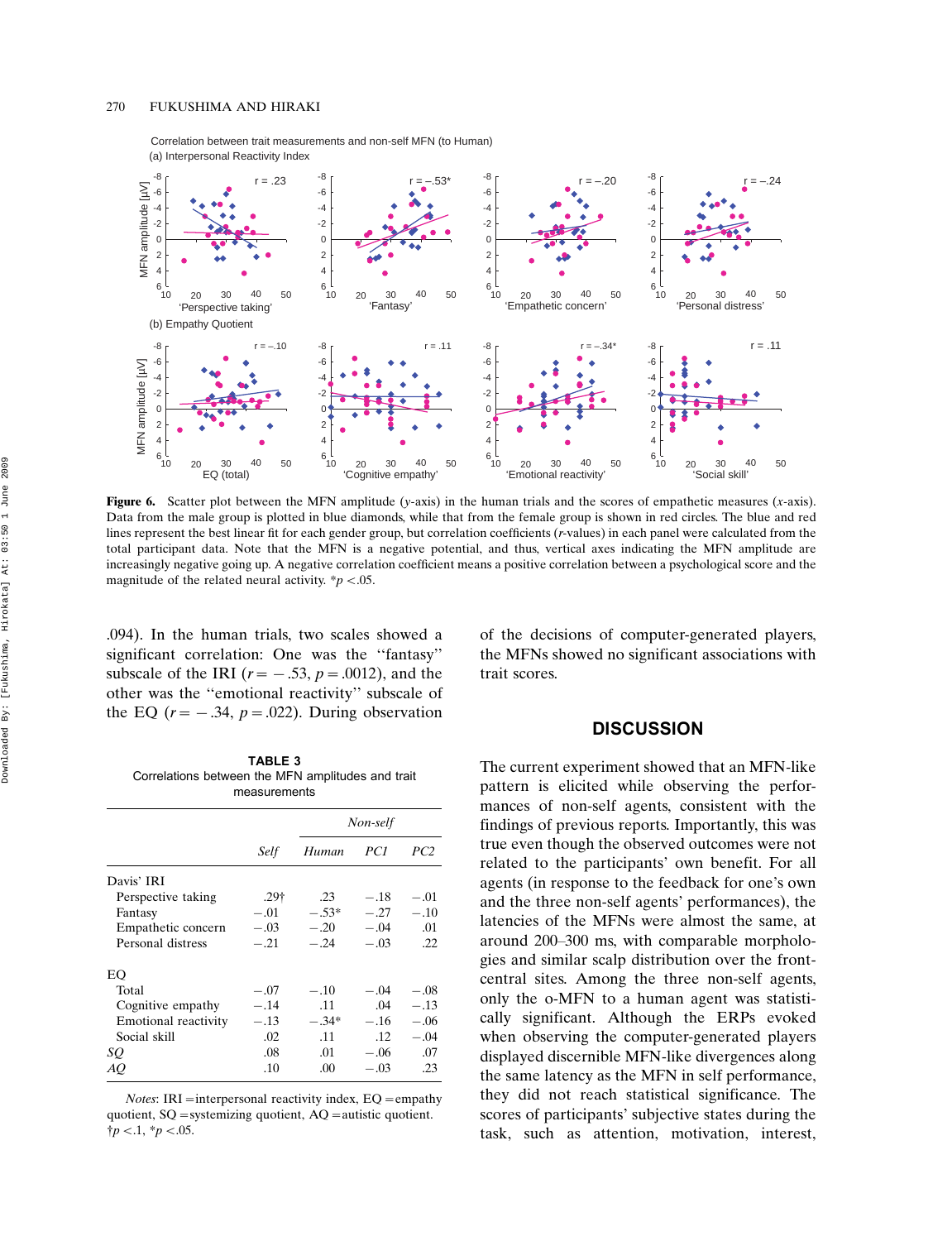personalization and intimacy, differed significantly among the human and computer-generated players. Together with these psychological measurements, the ERP data suggested that the amplitude of the o-MFN reflected the participants' attitudes, which were manipulated by something other than the target of observation.

Furthermore, the correlation analysis between the amplitude of the MFN and psychological states and traits provided insight into the cause of the amplitude difference among different agents. Among the participants' state measurements, a rating for ''personalization'' on the observed performance was correlated with the o-MFN amplitude when observing a human agent. This aspect was scored to the extent that the participants attributed intentionality or mental states to the player while observing task performances in a display. Therefore, the correlation of o-MFN amplitude with this item suggested an effect of social processing to o-MFN amplitude. Empathy trait scores also showed significant correlations with the o-MFN amplitudes in the human trials. On the other hand, the o-MFN amplitudes when observing the computer-generated players did not show correlation with state or trait psychological scales, with the only exception between the o-MFN in the PC1 trials and the score of ''intimacy''. This lack of associations between the o-MFN and psychological measures in PC trials may be due to instability or a bad signal-to-noise ratio, because this component in the PC trials was so weak that it did not reach statistical significance. We interpreted the whole results on the o-MFN to mean the amplitude modulation of it reflected social and affective processing in the individual. In particular, the correlation found with the state and trait measurements suggests that the intensity of the o-MFN is associated with empathy to non-self performances.

As mentioned in the introduction, the MFN is likely to reflect several types of processing ranging from the cognitive to the affective domain. The MFN is often considered to reflect the activity of the learning (RL) process. Consequently, although we consider the amplitude of the o-MFN to be modulated by empathy-related processes, it has been suggested that it also reflects learning processes, such as observational learning or classical conditioning (Miltner et al., 2004; van Schie et al., 2004; Yeung et al., 2005; Yu & Zhou, 2006). In the current experiment, the participants might have explicitly or implicitly

tried to find out and learn some task-related information, such as a pattern in the gain/loss sequence or a possible strategy employed by a non-self agent. Therefore one may assume that the o-MFN observed in the current experiment also reflected this learning process. However, it is difficult to explain the cause of the o-MFN amplitude modulation on the basis of learning or other cognitive theories. The RL theory to explain the MFN suggests that the amplitude modulation was affected by prediction error. Participants' predictions about the outcome can be manipulated by, for instance, the probability (Holroyd et al., 2003) or uncertainty (Pailing & Segalowitz, 2004; Yasuda et al., 2004) of outcomes. In the current experiment, however, the probability of gain/loss among all players was equal and the participants were told that every player performed the same tasks, and as such, outcome probability and uncertainty between players were not an issue. In fact, the results showed no association between the o-MFN and total amount of rewards each player received. Therefore, it is difficult to assume that a learning process was a factor in the modulation of the o-MFN amplitude.

A couple of previous studies have examined the MFNs in response to rewards given to participants not as a consequence of the participants' own decisions (Donkers et al., 2005; Hewig et al., 2008; Yeung et al., 2005). Yeung et al. (2005) reported that although being rewarded by the choice of a computer program in a gambling task significantly elicited the MFN, its amplitude was lower than that in self-choice trials. They also showed that the decrease in the MFN in non-self choices was correlated with decreased participant ratings of interest in the game. A recent study by Hewig et al. (2008) examined the o-MFN in a situation where participants ''coached'' another agent playing blackjack. Hewig and colleagues showed that the o-MFN in response to another's playing was largely affected by whether or not the player followed the participant's advice. Indeed, similar to our results obtained by defining the MFN as a loss-gain differentiation of ERPs, one of their results indicated that the o-MFN was shown only when the player rejected the participant's advice, but absent when the advice was taken by the player. As the authors noted, the nature of blackjack involves a possible confounding factor in the predictability of an outcome and a decision by a player whether to take another card. Thus, their finding was difficult to interpret,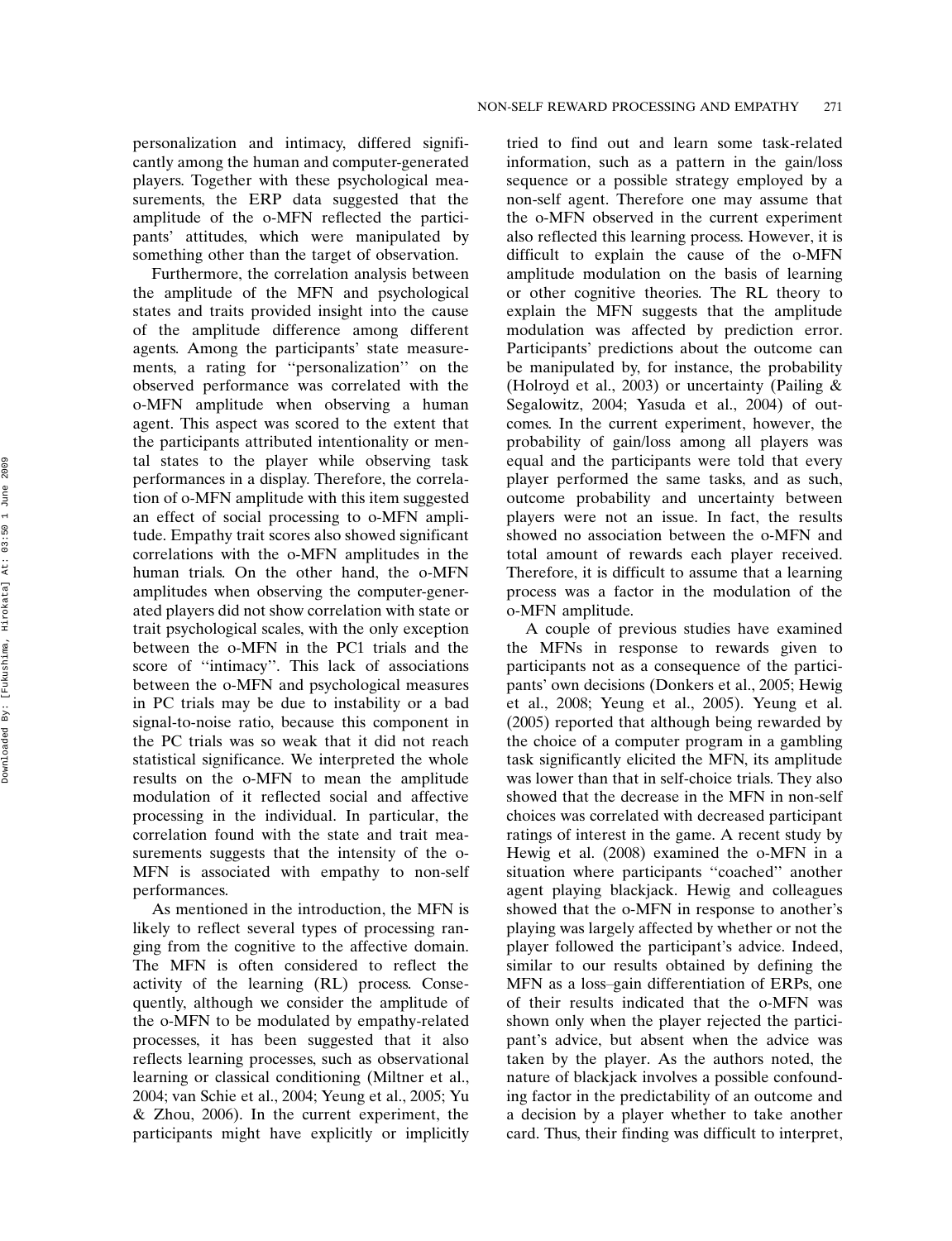since the MFN is sensitive to the predictability of the event (Holroyd & Coles, 2002; Nieuwenhuis et al., 2004a). It should also be noted that in their study, the outcomes of the players being coached were equally reflected in the benefits of the participants doing the coaching. One aspect that the results of Yeung et al. (2005) and Hewig et al. (2008) have in common is that the MFN in reward processing was sensitive to whether the reward was preceded or caused by self-decision. Although the respective authors both considered this aspect in relation to the learning process, in our view it is also related to a sense of selfrelevance, that is, the degree to which an individual felt involved in the event being observed. Needless to say, a sense of self-relevance is important in social and affective processing. Our present study examined a situation where the events being observed were generated by another agent and did not benefit the observer. Therefore it strengthens the notion that the o-MFN can be an index of the degree of self-involvement in social cognition.

When discussing the ''intensity'' of a neurocognitive process, arousal is likely to be an important covariate. Thus, another question concerning the present results is whether the modulation of o-MFN observed here is explained by general arousal, rather than the specific affect of performance monitoring. In fact, subjective ratings about the tasks indicated that the participants consistently felt stronger attention, interest and affect when observing human gambling compared with computer-generated gambling, suggesting that general arousal increased more in human observation. However, it should be noted that the difference in the amplitudes of the o-MFNs among different non-self agents was not correlated with the difference in P300 amplitude, which is thought to be an index of arousal. This fact suggests that the intensity of empathetic processing is partly dissociated from general arousal, at least in the process reflected in performance monitoring.

It has been claimed by studies on empathy in several fields that empathy consists of several components (see for example, Davis, 1983; Preston & De Waal, 2002; Decety & Lamm, 2006). One principal axis of the concept of empathy is ''emotional or cognitive'' dichotomy. Although the terminology largely depends on the researcher, emotional empathy often implies automatic sharing of and emotional reactivity to another's emotional state, while cognitive empathy often implies intellectual and reflective understanding (Baron-Cohen & Wheelwright, 2004; Preston et al., 2007). Correspondingly, the empathy questionnaires used in this study consisted of subscales that can be categorized into cognitive and emotional processing. In the Davis IRI scales ''perspective taking'' is cognitive, while others, including ''fantasy,'' are considered emotional (Davis, 1983). In the Baron-Cohen EQ scores, ''cognitive empathy'' represents a cognitive trait while ''emotional reactivity'' is an emotional trait (Lawrence et al., 2004, Muncer & Ling, 2006).

This study showed that two subscales, ''fantasy empathy'' in the IRI and ''emotional reactivity'' in the EQ, were correlated with the human nonself MFN. The fantasy scale in the IRI measures the tendency to transpose oneself into the feelings and actions of fictitious characters (for example, in books and movies). A sample from this scale is ''I really get involved with the feelings of the characters in a novel.'' Higher scores on this scale seem to further reflect the susceptibility of one's thoughts to intrusion of counterfactorial mentalizing. In other words, it may reflect an automatic aspect to empathy, which occurs easily even with no target. As for the ''emotional reactivity'' in EQ, an example is ''Seeing people cry doesn't really upset me'' (a reverse item). Higher scores on this scale reflect the tendency to have an emotional reaction in response to others' emotional states (Lawrence et al., 2004). As described above, these scores reflect emotional aspects of empathy. Together with the finding that cognitive empathy (that is, ''perspective taking'' in the IRI and ''cognitive empathy'' in the EQ) did not show an association with the o-MFN, these results suggest that an association between the o-MFN and empathy traits may be explained in terms of emotional and automatic reactivity to the affective states of others.

Recent research in social neuroscience has shown that psychological questionnaires on social behavior are correlated with neural activity variation between individuals (see for example Fukushima & Hiraki, 2006; Gazzola et al., 2006; Singer et al., 2004, 2006). Among studies that utilized Davis' IRI as a measurement of empathy, neural activity correlations were found between motion perception and ''perspective taking'' (Gazzola et al., 2006), pain and ''empathetic concern'' (Singer et al., 2004, 2006), and loss and ''fantasy'' (current report). These tasks required relatively low-level perception, rather than "highly cognitive" tasks (but for another view see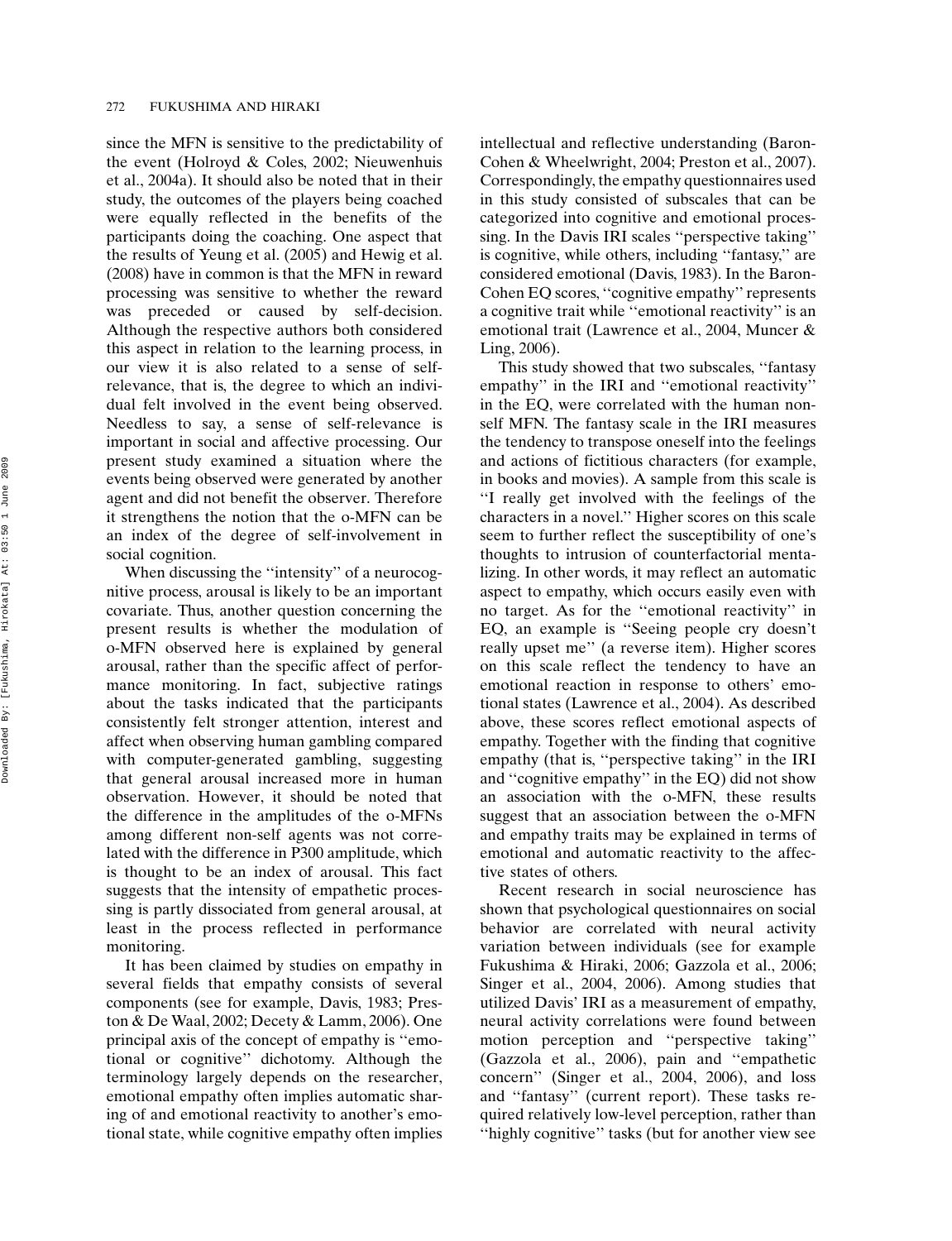Lawrence et al., 2006). This implies that individual differences in social traits are at least partly based on a low-level perception of others. Further, although a study of pain-observation failed to find any association between empathetic neural activity and IRI scores (Jackson et al., 2005), the examples above indicate that the subscales showing a correlation with neural activities in social cognition are not consistent. This point of discrepancy may be at least partially due to whether the affective process was involved in a task. The measure of ''perspective taking'', which represents cognitive empathy, was associated only with motion perception (Gazzola et al., 2006), which presumably involved almost no emotion. On the other hand, the other tasks, which involved the affective experiences of others, were associated with the affective empathy scales. However, because this is still a tentative and rather coarse explanation, further investigation is required to further elucidate what aspect of empathy is associated with which part of neural processing in social cognition.

Along with the observed inter-individual difference, our data also demonstrated systematic intra-individual differences in neural activity. Thus, one future research direction is to examine the possible effects on non-self performance monitoring, such as familiarity with or gender of an observational target. Further, recent studies as well as the current report have shown how the empathetic neural response varies depending on several factors, such as personal preference (Singer et al., 2006) and interpretation of an event (Lamm, Batson, & Decety, 2007). We believe these examples of intra-individual modulation in social neural activities can be considered a kind of emotion regulation (Decety & Lamm, 2006; Ochsner & Gross, 2005). The neural dynamics of modulation and how it correlates with interpersonal attitudes should be further elucidated.

# **CONCLUSION**

This study found that the MFN was elicited in response to the monetary rewards of other agents. This was the case when the outcomes were not linked to the observer's own reward. The amplitude of the o-MFN varied depending on who performed the observed performance. Amplitude was correlated with the participants' subjective intensity of self-attribution to their partner as well as with their empathy scores. We conclude that the amplitude of the o-MFN reflects empathetic states toward external agents. Further research is required to examine how the recognition and knowledge about the other person modulates the neural activity of non-self performance monitoring. The present data suggests that the neural activity of non-self performance monitoring can be a neurophysiological index of interpersonal attitude and social personality.

> Manuscript received 9 October 2007 Manuscript accepted 12 November 2008 First published online 4 February 2009

# REFERENCES

- Baron-Cohen, S., & Wheelwright, S. (2004). The empathy quotient: An investigation of adults with Asperger syndrome or high functioning autism, and normal sex differences. Journal of Autism and Developmental Disorders, 34, 163-175.
- Baron-Cohen, S., Wheelwright, S., Skinner, R., Martin, J., & Clubley, E. (2001). The autism-spectrum quotient (AQ): Evidence from Asperger syndrome/high-functioning autism, males and females, scientists and mathematicians. Journal of Autism and Developmental Disorders,  $31(1)$ ,  $5-17$ .
- Baron-Cohen, S., Richler, J., Bisarya, D., Gurunathan, N., & Wheelwright, S. (2003). The systemizing quotient: An investigation of adults with Asperger syndrome or high-functioning autism, and normal sex differences. Philosophical Transactions of the Royal Society of London, B. Biological Sciences, 358, 361-374.
- Carter, C. S., Braver, T. S., Barch, D. M., Botvinick, M. M., Noll, D., & Cohen, J. D. (1998). Anterior cingulate cortex, error detection, and the online monitoring of performance. Science, 280, 747-749.
- Davis, M. H. (1983). Measuring individual differences in empathy: Evidence for a multidimensional approach. Journal of Personality and Social Psychol $ogy, 44(1), 113-126.$
- Decety, J., & Lamm, C. (2006). Human empathy through the lens of social neuroscience. Scientific World Journal, 6, 1146-1163.
- Donkers, F. C., Nieuwenhuis, S., & van Boxtel, G. J. (2005). Mediofrontal negativities in the absence of responding. Cognitive Brain Reserch, 25, 777-787.
- Falkenstein, M., Hohnsbein, J., Hoormann, J., & Blanke, L. (1990). Effects of errors in choice reaction tasks on the ERP under focused and divided attention. In C. H. M. Brunia, A. W. K. Gaillard, & A. Kok (Eds.), Psychophysiological brain research (pp. 192–195). Tilburg, The Netherlands: Tilburg Univesity Press.
- Frank, M. J, Woroch, B. S., & Curran, T. (2005). Errorrelated negativity predicts reinforcement learning andconflict biases. Neuron, 47, 495–501.
- Fukushima, H., & Hiraki, K. (2006). Perceiving an opponent's loss: Gender-related differences in the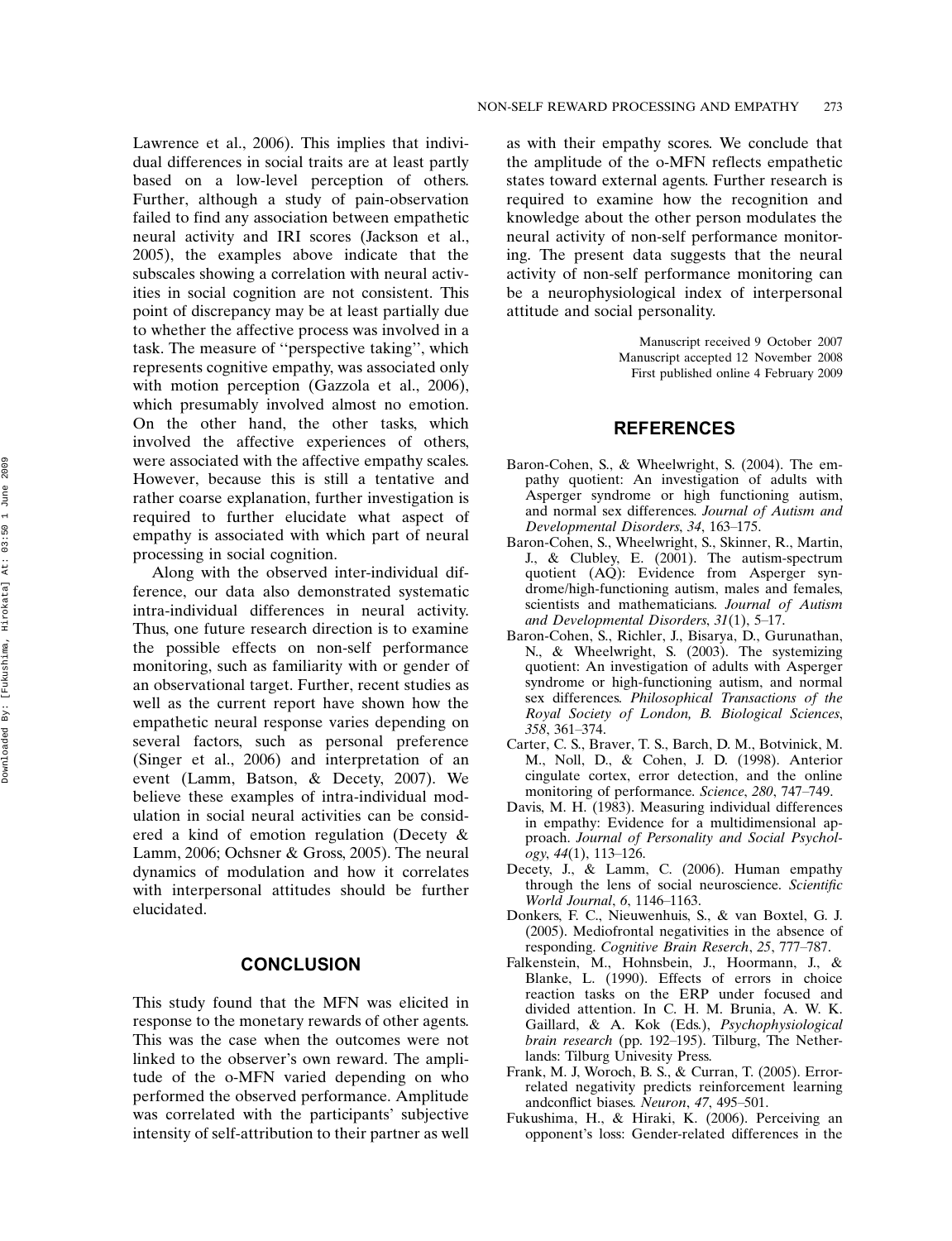medial-frontal negativity. Social Cognitive and Affective Neuroscience,  $1(2)$ , 149-157.

- Gallagher, H. L., Jack, A. I., Roepstorff, A., & Frith, C. D. (2002). Imaging the intentional stance in a competitive game. NeuroImage, 16, 814-821.
- Garavan, H., Ross, T. J., Kaufman, J., & Stein, E. A. (2003). A midline rostral-caudal axis for error processing and response conflict monitoring. Neuro-Image, 20, 1132-1139.
- Gazzola, V., Aziz-Zadeh, L., & Keysers, C. (2006). Empathy and the somatotopic auditory mirror system in humans. Current Biology, 16(18), 1824 1829.
- Gazzola, V., Rizzolatti, G., Wicker, B., & Keysers, C. (2007). The anthropomorphic brain: The mirror neuron system responds to human and robotic actions. NeuroImage, 35(4), 1674-1684.
- Gehring, W. J., Coles, M. G. H., Meyer, D. E., & Donchin, E. (1990). The error-related negativity: An event-related brain potential accompanying errors. Psychophysiology, 27, S34.
- Gehring, W. J., Goss, B., Coles, M. G. H., Meyer, D. E., & Donchin, E. (1993). A neural system for error detection and compensation. Psychological Science,  $4, 385 - 390$
- Gehring, W. J., Himle, J., & Nisenson, L. G. (2000). Action monitoring dysfunction in obsessive-compulsive disorder. Psychological Science, 11, 1–6.
- Gehring, W. J., & Willoughby, A. R. (2002a). The medial frontal cortex and the rapid processing of monetary gains and losses. Science, 295, 2279-2282.
- Gehring, W. J., & Willoughby, A. R. (2002b). Medial prefrontal cortex and error potentials-reply to Holroyd, Coles, Nieuwenhuis. Science, 296, 1610 1611.
- Gehring, W. J., & Willoughby, A. R. (2004). Are all medial frontal negativities created equal? Toward a richer empirical basis for theories of action monitoring. In M. Ullsperger & M. Falkenstein (Eds.), Errors, conflicts, and the brain. Current opinions on performance monitoring (pp. 14-21). Leipzig, Germany: MPI of Cognitive Neuroscience.
- Gemba, H., Sasaki, K., & Brooks, V. B. (1986). 'Error' potentials in limbic cortex (anterior cingulate area 24) of monkeys during motor learning. Neuroscience Letters, 70, 223-227.
- Gross, J. J. (Ed.). (2007) Handbook of Emotion Regulation. New York: Guilford Press.
- Hajcak, G., McDonald, N., & Simons, R. F. (2003). Anxiety and error-related brain activity. Biological  $Psychology, 64, 77–90.$
- Hajcak, G., McDonald, N., & Simons, R. F. (2004). Error-related psychophysiology and negative affect. Brain and Cognition, 56, 189-197.
- Hajcak, G., & Simons, R. F. (2002). Error-related brain activity in obsessive-compulsive undergraduates. Psychiatry Research, 110, 63-72.
- Hewig, J., Trippe, R. H., Hecht, H., Coles, M. G. H., Holroyd, C. B., & Miltner, W. H. R. (2008). An electrophysiological analysis of coaching in Blackjack. Cortex, 44, 1197-1205.
- Holroyd, C. B., & Coles, M. G. (2002). The neural basis of human error processing: Reinforcement learning,

dopamine, and the error-related negativity. Psychological Review, 109, 679-709.

- Holroyd, C. B., Coles, M. G. H., & Nieuwenhuis, S. (2002). Medial prefrontal cortex and error potentials. Science, 296, 1610-1611.
- Holroyd, C. B., Larsen, J. T., & Cohen, J. D. (2004). Context dependence of the event-related brain potential associated with reward and punishment. Psychophysiology, 41, 245-253.
- Holroyd, C. B., Nieuwenhuis, S., Yeung, N., & Cohen, J. D. (2003). Errors in reward prediction are reflected in the event-related brain potential. NeuroReport, 14, 2481-2484.
- Itagaki, S., & Katayama, J. (2008). Self-relevant criteria determine the evaluation of outcomes induced by others. NeuroReport, 19, 383-387.
- Jackson, P. L., Meltzoff, A. N., & Decety, J. (2005). How do we perceive the pain of others? A window into the neural processes involved in empathy. Neuro-Image, 24, 771-779.
- Jennings, J. R., & Wood, C. C. (1976). The epsilonadjustment procedure for repeated-measures analysis of variance. Psychophysiology, 13, 277-278.
- Johannes, S., Wieringa, B. M., Nager, W., Rada, D., Dengler, R., Emrich, H. M., et al. (2001). Discrepant target detection and action monitoring in obsessivecompulsive disorder. Psychiatry Research, 108, 101-110.
- Kiehl, K. A., Liddle, P. F., & Hopfinger, J. B. (2000). Error processing and the rostral anterior cingulate: An event-related fMRI study. Psychophysiology, 37, 216-223.
- Lamm, C., Batson, C. D., & Decety, J. (2007). The neural substrate of human empathy: Effects of perspective-taking and cognitive appraisal. Journal of Cognitive Neuroscience, 19, 42-58.
- Lawrence, E. J., Shaw, P., Baker, D., Baron-Cohen, S., & David, A. S. (2004). Measuring empathy: Reliability and validity of the Empathy Quotient. Psychological Medicine, 34, 911-919.
- Lawrence, E. J., Shaw, P., Giampietro, V. P., Surguladze, S., Brammer, M. J., & David, A. S. (2006). The role of 'shared representations' in social perception and empathy: An fMRI study. NeuroImage, 29(4), 1173– 1184.
- Luu, P., Collins, P., & Tucker, D. M. (2000). Mood, personality, and self-monitoring: Negative affect and emotionality in relation to frontal lobe mechanisms of error monitoring. Journal of Experimental Psychology: General, 129, 43-60.
- Luu, P., & Tucker, D. M. (2004). Self-regulation by the medial frontal cortex: Limbic representation of motive set-points. In M. Beauregard (Ed.), Consciousness, emotional self-regulation and the brain (pp. 123-161). Amsterdam: John Benjamins.
- Luu, P., Tucker, D. M., Derryberry, D., Reed, M., & Poulsen, C. (2003). Electrophysiologic responses to errors and feedback in the process of action regulation. Psychological Science, 14, 47-53.
- Masaki, H., Takeuchi, S., Gehring, W.J., Takasawa, N., & Yamazaki, K. (2006). Affective-motivational influences on feedback-related ERPs in a gambling task. Brain Research, 1105, 110-121.